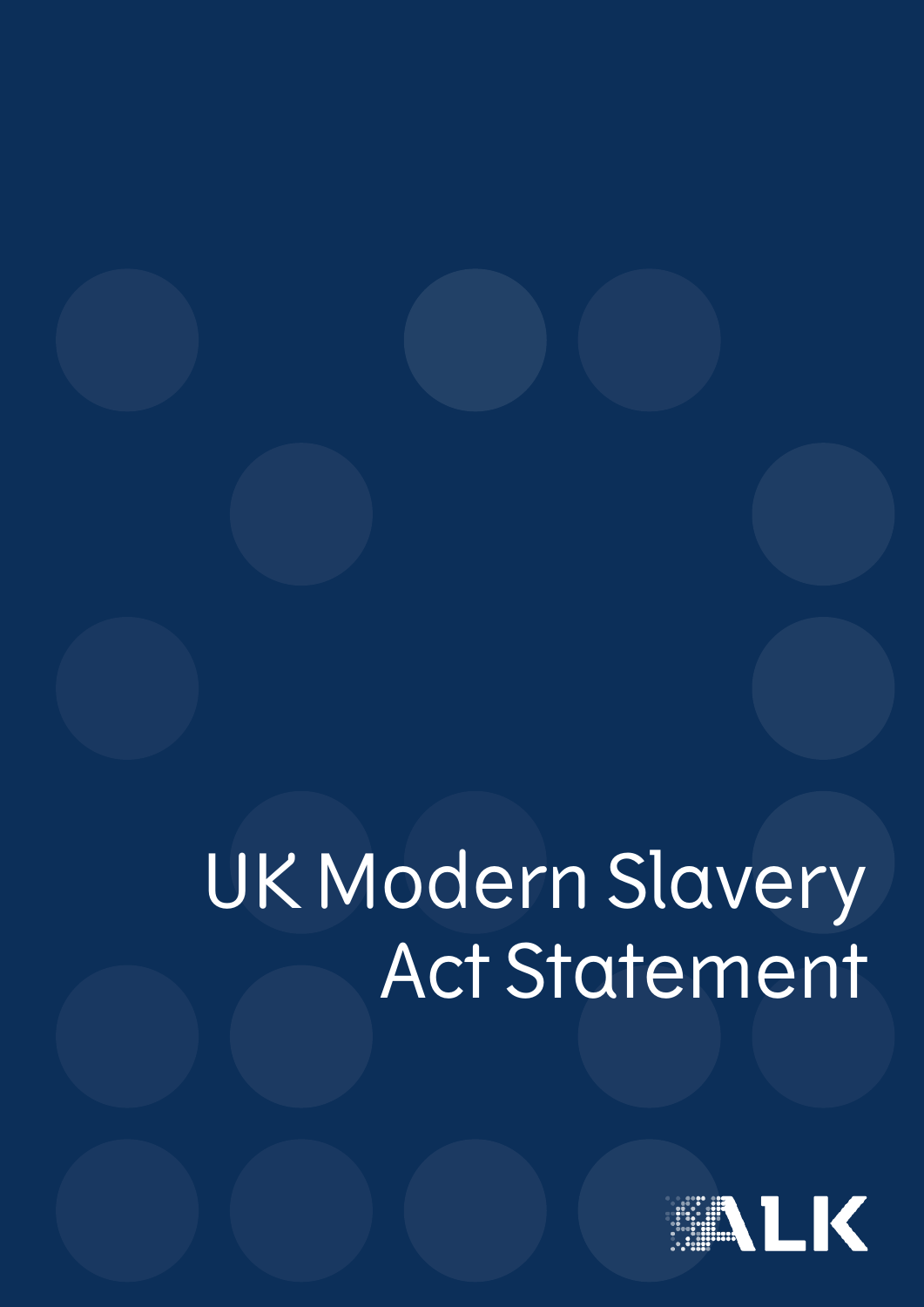# **UK Modern Slavery Act Statement**

# **Introduction**

In pursuant to section 54(1) of the Modern Slavery Act 2015, this statement constitutes ALK's slavery and human trafficking statement for the financial year ending 31 December 2021.

This statement provides an overview of the measures taken by ALK to mitigate the risk of modern slavery in our supply chain and should be regarded as complementary to the ALK Sustainability report. For further information on our activities and progress, please see the Sustainability report (link).

ALK supports the UK Modern Slavery Act 2015 and its objective to combat slavery and human trafficking. ALK strives to conduct business responsibly in line with its Code of Conduct (link), ensuring good and fair labour conditions in our own operations and supply chain. ALK works systematically to eradicate the risks connected to human and labour rights violations in its operations and supply chain.

# **Business and supply chain**

ALK is a global allergy solutions company, with a range of allergy treatments, products and services. ALK is present in 47 countries either directly via its 23 subsidiaries, or through partnerships with distributors. ALK's production sites are located in Hørsholm, Denmark, Madrid, Spain, Vandeuil and Varennes, France, Port Washington, Post Falls and Oklahoma City,

USA. Headquartered in Hørsholm, Denmark, ALK employs approximately 2,600 people worldwide. More information about the company can be found here: (link)

# **Policy and governance**

ALK integrates the UN Global Compact principles on human rights, labour standards, environmental and anticorruption, into its business and sustainability strategy. ALK follows the principles outlined in the Universal Declaration of Human Rights, the International Labour Organization's Declaration on Fundamental Principles and Rights at Work and the UN Guiding Principles on Business and Human Rights.

ALK's main operational commitment to respecting and protecting human rights is specified in ALK's Code of Conduct, Third Party Code of Conduct and Sustainability policy, which applies to the entire business and supply chain. As a company, ALK requires that all employees as a minimum respect human rights and avoid causing negative human rights impact through its operations and in relations with suppliers and partners. ALK takes additional responsibility by vetting relevant external partners through the Procurement department to minimise sustainabilityrelated risks.

All ALK employees are allowed freedom of association, either formally in unions or internally in workers' councils.